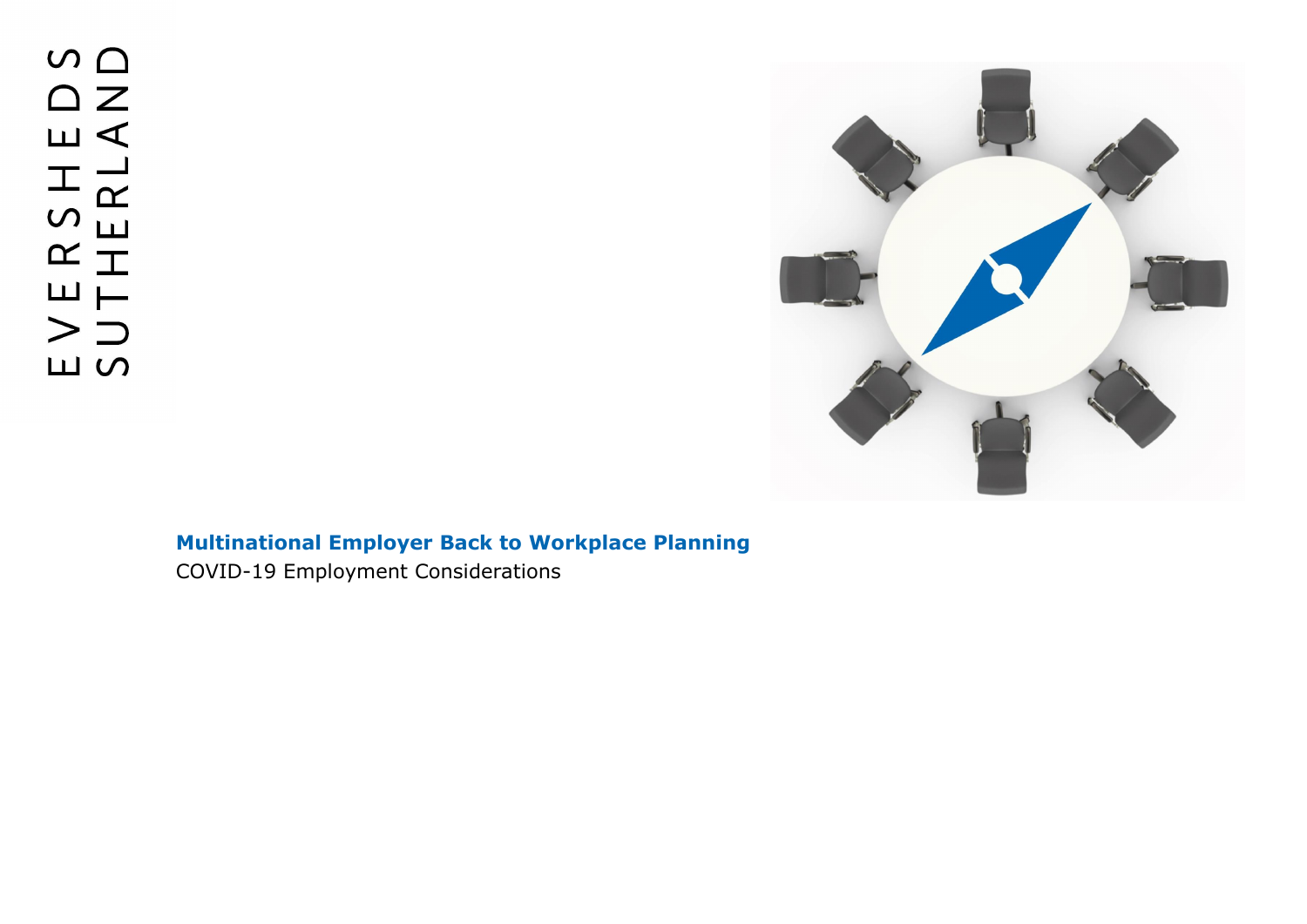\*See over page

#### **Practical action points**

- − Establish a senior team
- Determine how and when to return employees to the workplace and what work will look like when they return
- − Carry out workplace risk assessment and determine approach to PPE/work area adjustments/arrangements/disinfection/s ocial distancing
- − Determine an approach/develop a procedure for employees reporting diagnosis, symptoms or exposure to COVID-19, including information to be disclosed; disclosure procedure; what will happen to the information and data privacy safeguards
- Develop a communication plan, including for responding to questions and concerns raised
- Determine whether data privacy notices/data protection governance documents should be adjusted
- − Apply industry-specific requirements
- − Risk assessment and work environment obligations:
	- disinfection/cleaning
	- social distancing, including local definition of "close contact"\*
- PPE, including masks/face coverings permitted/required\*/must employer provide/specific type requirement?
- workforce number restrictions?
- health/temperature screening permitted\*/required\*/who can carry out testing/approval required?
- doctors note/contact-tracing app result disclosure– permitted/required?
- regular monitoring permitted/required?
- vulnerable/high-risk staff local definition of high risk; local restrictions around identifying high-risk employees; local requirements regarding return to work of vulnerable staff
- staff testing positive for COVID-19 any requirement to notify any government or other public authorities?
- symptomatic staff local self-isolation requirements; local specified symptoms; contact with symptomatic individuals; required procedure for staff who are taken ill in the workplace; any requirement to notify any government or other public authorities?
- − Legal information and consultation requirements with any union/H&S representatives/employee representatives/works council regarding return to work plans\*/workplace health and safety policies/procedures
- Any industry-specific legal requirements?

#### **Legal issues to consider**

- Travel restrictions/guidance for all relevant jurisdictions
- Legal implications of staff temporarily working in a different country:
	- Tax/social security
	- **Immigration**
- Application of local employment laws
- Legal implications of temporary arrangements
- Engaging the individual via a third party
- Engaging the individual as an independent/self-employed contractor
- Amending contract to allow remote working from the country where the individual is currently based
- − Insurance risk



#### **Legal issues to consider**

### **Legal issues to consider**

- − Legal requirements re: relaxation of lockdown e.g. staggered shifts, employee number restrictions
- − Legal requirements re: leave/pay\*
- Staff who have tested positive for COVID-19
- Staff living with someone who has tested positive for COVID-19
- Staff quarantined/self-isolating on government direction/guidance
- Staff unable to work due to school closures
- Staff unwilling to return due to fear of infection
- − Availability of government relief available in different leave scenarios
- − Working hours/conditions requirements/restrictions
- Remote working requirements
- − Legal requirements re: staff flexibility on hours/location/role
- Contractual position express and implied - Options, if any, for changing terms and conditions
- Requirement for consent/consultation with union/ employee representatives/works council regarding staggered working hours
- Options if consent not given
- − Available options if staff do not adhere to PPE/health and safety requirements
- − Available options if staff do not want to return to work and wish to continue to work remotely

## **Protecting the workforce**

**Workforce** 

**mobility**

**Enabling** 

**the** 

**workforce**

#### **Practical action points**

- Establish where there are border closures
- − Check any travel restrictions
- − Determine any visa issues/immigration requirements
- − Determine an approach to support travelling employees
- − Check insurance coverage
- Determine any impact on benefits

#### **Practical issues**

- − Determine organisational approach re:
	- priority areas for reopening
	- timing staggered return?
- selection in the event of a phased return
- need for employees to be physically in the workplace
- need for flexibility of hours/roles
- pay/leave
- employees unable to return due to quarantine/self-isolation
- employees unwilling to return due to fear of infection/wishing to continue to work remotely
- − Apply industry-specific requirements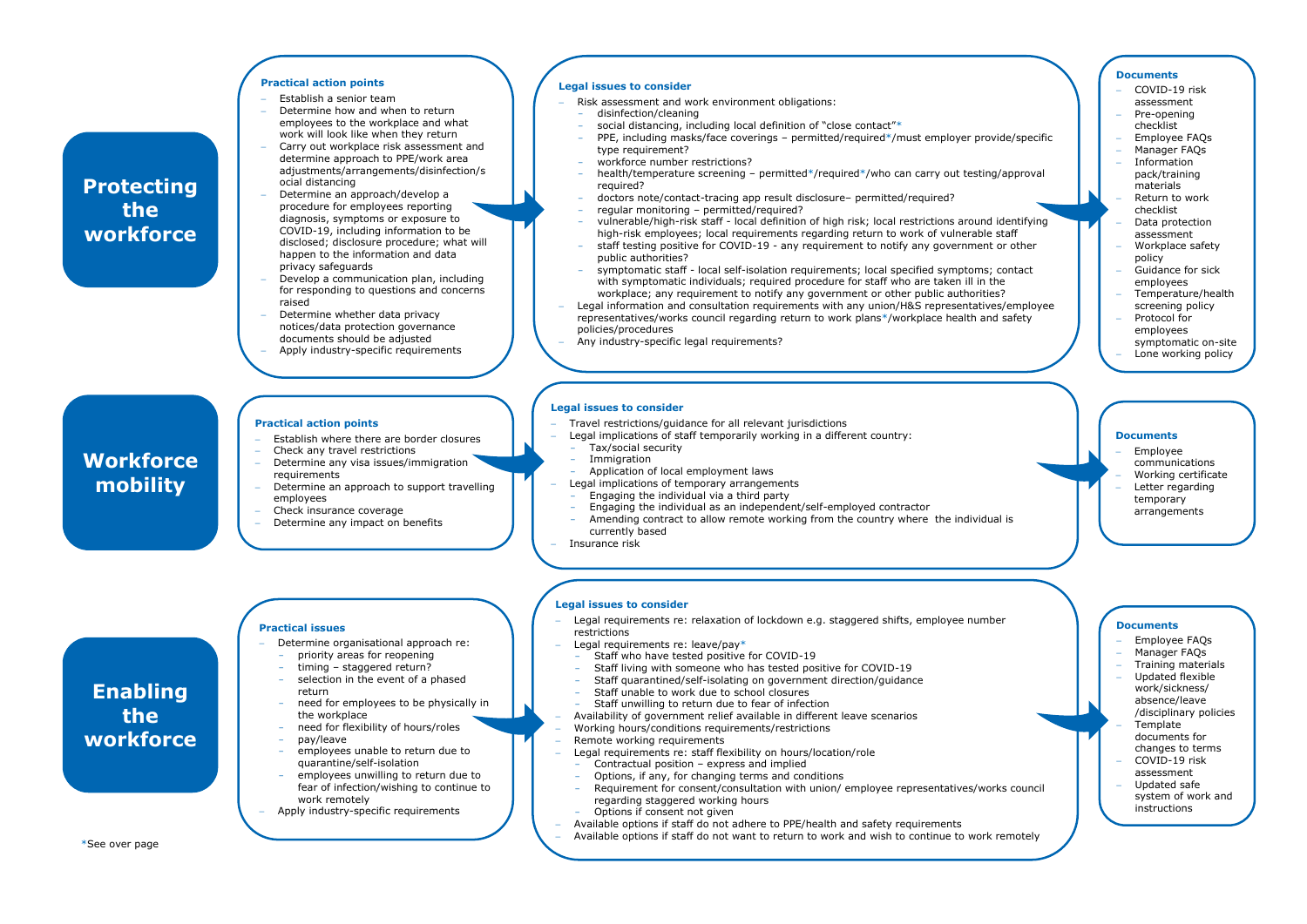|                                 |                                                                                   | <b>Temperature testing</b>                                                                                      | <b>Specific PPE requirements e.g.</b>                                                                                   | <b>Consultation obligations re:</b>                                                                                                   | Can flexible working/telework be                                                                                             | <b>Entitled to pay if denied entry to</b>                                                                          | <b>Entitled to pay where cannot work</b>                                                                                                             |
|---------------------------------|-----------------------------------------------------------------------------------|-----------------------------------------------------------------------------------------------------------------|-------------------------------------------------------------------------------------------------------------------------|---------------------------------------------------------------------------------------------------------------------------------------|------------------------------------------------------------------------------------------------------------------------------|--------------------------------------------------------------------------------------------------------------------|------------------------------------------------------------------------------------------------------------------------------------------------------|
|                                 | <b>Social distancing</b>                                                          | permitted/required(assuming no<br>data is collected/processed)?                                                 | masks                                                                                                                   | return to work plan/measures?                                                                                                         | imposed, e.g. to implement a<br>staggered return to work                                                                     | the workplace due to potential<br><b>COVID-19 symptoms?</b>                                                        | where schools remain<br>closed/child sick with COVID-19?                                                                                             |
| <b>Austria</b>                  | At least 1m between persons                                                       | Yes, with consent                                                                                               | Employees must wear face masks,<br>especially where in customer contact                                                 | Any return to work measures require<br>consultation with any Works Council                                                            | Yes, if contractual right. Otherwise,<br>by mutual agreement                                                                 | The employer may request doctor<br>certificate. Sick pay entitlement if sick                                       | Nursing leave or special leave may<br>apply, subject to conditions                                                                                   |
| <b>China</b>                    | At least 1m between persons                                                       | Yes                                                                                                             | Masks (disposable medical/surgical)<br>recommended when in close contact                                                | No.                                                                                                                                   | Yes, if commercially feasible                                                                                                | Yes                                                                                                                | Depending on locality, pay may be<br>available for one parent                                                                                        |
| <b>Czech</b><br><b>Republic</b> | At least 2m between persons                                                       | Yes                                                                                                             | Respiratory PPE mandatory inside<br>buildings, on public transport and where<br>social distance of 2m is not maintained | No                                                                                                                                    | Changes to hours with notice.<br>Working from home with consent                                                              | No, however working from home<br>should be implemented if possible                                                 | Employees may be eligible for state<br>care benefit, subject to conditions                                                                           |
| <b>Denmark</b>                  | At least 1m between persons                                                       | Generally no, unless control measure                                                                            | No.                                                                                                                     | No                                                                                                                                    | Yes                                                                                                                          | Yes, salaried employees entitled to<br>sick pay                                                                    | Generally no if school closure. Pay<br>where child sick depends on contract<br>/CBA /policy                                                          |
| <b>Estonia</b>                  | At least 2m between persons                                                       | Yes                                                                                                             | No general obligation                                                                                                   | No                                                                                                                                    | Yes, if mutually agreed                                                                                                      | Sick pay may be available if infected                                                                              | Child leave may be available                                                                                                                         |
| <b>Finland</b>                  | At least 1m between persons                                                       | Permitted, must generally be carried<br>out by health professional                                              | No mandatory requirements except for<br>health care/social welfare professionals                                        | Yes                                                                                                                                   | Yes, if contractual right. Otherwise,<br>by mutual agreement                                                                 | Yes                                                                                                                | Unpaid leave may be available<br>(collective agreements may entitle<br>employees to receive salary).                                                 |
| <b>France</b>                   | At least 1m between persons;<br>at least 4m2 per employee in<br>workplace         | Subject to strict conditions                                                                                    | No PPE requirements unless social<br>distancing cannot be maintained                                                    | Yes                                                                                                                                   | Yes                                                                                                                          | Yes, subject to medical check being<br>actioned by employee                                                        | Employees may be entitled to partial<br>activity                                                                                                     |
| Germany                         | At least 1.5m between persons                                                     | Not permitted, unless with freely<br>given and informed consent                                                 | Face mask requirement in B2C<br>establishments                                                                          | Works Council (if any) will have a<br>right of co-determination                                                                       | Yes, if contractual right. Otherwise,<br>by agreement                                                                        | Yes, sick pay                                                                                                      | Dependant on contractual position                                                                                                                    |
| <b>Hong Kong</b>                | Gatherings of >4 people<br>prohibited in many cases                               | Yes                                                                                                             | Surgical mask and hand hygiene<br>recommended                                                                           | No.                                                                                                                                   | Yes (can be unilateral if a health<br>issue)                                                                                 | Yes, sick pay subject to conditions                                                                                | No.                                                                                                                                                  |
| <b>Hungary</b>                  | At least 1.5m between persons                                                     | Subject to strict conditions                                                                                    | Masks not mandatory in workplaces, but<br>required in shops/public transport                                            | No                                                                                                                                    | Yes                                                                                                                          | Sick pay may be available                                                                                          | Unpaid leave may be available                                                                                                                        |
| <b>Ireland (ROI)</b>            | At least 2m between persons                                                       | May be permitted where strong<br>justification                                                                  | No mandatory requirements                                                                                               | No                                                                                                                                    | Yes, if the employer acts reasonably<br>and proportionately                                                                  | Illness benefit paid by the State or<br>company sick pay may be available                                          | Dependant on contractual position                                                                                                                    |
| <b>Italy</b>                    | At least 1m between persons                                                       | Permitted where carried out by<br>company doctor/a person in charge of<br>this task and privacy policy provided | Mandatory where 1m between persons<br>cannot be respected                                                               | Yes                                                                                                                                   | Yes                                                                                                                          | Yes, COVID-19 infection must be<br>certificated by the competent doctor                                            | Vacation leave/unpaid leave/special<br>parental leave may apply                                                                                      |
| <b>Lithuania</b>                | 2m between job stations                                                           | Permitted if conducted by<br>employees/contactless thermometers<br>according to an established procedure        | Face masks in all public places, subject<br>to few exceptions                                                           | No                                                                                                                                    | Yes (on a temporary basis)                                                                                                   | Sick pay may be available                                                                                          | State Social Insurance Fund benefits<br>may be available, subject to<br>conditions                                                                   |
| <b>Netherlands</b>              | At least 1.5m between persons                                                     | Permitted, but must be performed in<br>the least intrusive manner possible<br>and indiscriminately              | No mandatory requirements                                                                                               | If a fully integrated plan regarding<br>working conditions, Works Council<br>consent likely to be required                            | Yes                                                                                                                          | If the employee is actually sick, sick<br>pay applies                                                              | In principle, but to be assessed case<br>by case on the basis of<br>reasonableness and fairness                                                      |
| Qatar                           | Requirement to adopt social<br>distancing as a general principle                  | Private sector employers are required<br>to temperature test                                                    | Yes                                                                                                                     | No.                                                                                                                                   | Yes, workplace number limits in place                                                                                        | Yes                                                                                                                | Yes                                                                                                                                                  |
| <b>Poland</b>                   | At least 1.5m between<br>workstations/PPE                                         | Must be determined on case-by-case<br>basis                                                                     | Mandatory gloves/hand disinfectant<br>fluids. Nose and mouth covering where<br>direct contact with others               | Yes, with employee<br>representatives/trade unions on<br>health and safety measures                                                   | Yes                                                                                                                          | Sick pay if cannot work remotely and<br>medical professional determines sick<br>leave / self-quarantine            | Care leave/pay in the usual way                                                                                                                      |
| <b>Romania</b>                  | At least 1.5m between persons                                                     | Yes                                                                                                             | Face masks are mandatory in the<br>workplace. Other PPE depends on<br>employees' job / risk exposure                    | Yes, consultation with the<br>occupational health doctor and OHS<br>provider/consultant                                               | Yes, with consent. Flexible working<br>may be imposed only by specific<br>categories of employers                            | Yes, subject to conditions                                                                                         | Depends on employment contract and<br>the employer's usual policy. Special<br>leave may be available                                                 |
| <b>Russia</b>                   | At least 1.5m between persons                                                     | Yes (at least once every 4 hours)                                                                               | Mandatory use of masks/respirators and<br>gloves at workplaces, except where<br>employee alone in a separate room       | No.                                                                                                                                   | Remote work and flexible working by<br>agreement                                                                             | Sick leave may be available, subject<br>to conditions                                                              | Arrangement by agreement. If the<br>child is sick, leave may be available<br>for a parent, subject to conditions                                     |
| <b>Singapore</b>                | At least 1m between<br>workstations/common spaces<br>plus staggered working hours | Required at food/beverage/retail<br>establishments                                                              | Masks mandatory for employees at all<br>workplaces with exceptions                                                      | Businesses applying for an<br>exemption approval are required to<br>make manpower submissions                                         | Yes                                                                                                                          | Depends on employment<br>contract/absence polices/statutory<br>leave                                               | Depends on employment<br>contract/absence polices/statutory<br>leave                                                                                 |
| <b>Slovakia</b>                 | Generally at least 2m between<br>persons                                          | Expressly permitted in specified<br>sectors, may be permitted in others                                         | No specific requirements, depends on<br>the work characteristics                                                        | No, but recommended                                                                                                                   | Home working may be imposed.<br>Flexible working subject to contract                                                         | Yes, unless sent on sick leave                                                                                     | No. May apply for a care benefit.                                                                                                                    |
| <b>South Africa</b>             | 1.5m between job stations/job<br>stations divided by partitions                   | Yes                                                                                                             | Masks plus additional PPE depending on<br>the sector in which the employer<br>operates/risk assessment                  | No, unless changes to terms and<br>conditions of employment are<br>proposed                                                           | Yes, if permitted under employment<br>contract/a collective agreement. If<br>not, subject to consultation                    | No, unless sick leave is taken. If no<br>sick leave is taken, may be entitled to<br>illness benefit from the State | Statutory paid family responsibility<br>leave (3 days per annum) may be<br>available where a child is sick                                           |
| <b>Spain</b>                    | At least 2m between persons                                                       | Yes if the Health and Safety provider<br>determines required                                                    | No as a general rule, but will depend on<br>the workplace characteristics                                               | Yes                                                                                                                                   | Yes, if contractual right/required by<br>the Health and Safety provider.<br>Otherwise, by agreement                          | Sick pay may be available                                                                                          | Depends on employment<br>contract/absence polices/statutory<br>right to adjust employment conditions                                                 |
| <b>Sweden</b>                   | Not legally required but<br>recommended. No specified<br>distance                 | No.                                                                                                             | No specific requirements, depends on<br>the work characteristics                                                        | Safety rep consultation on work-<br>environment measures/ risk-<br>assessments. Potential consultation<br>obligation with trade union | Yes (on a temporary basis)                                                                                                   | No if cannot work from home, but<br>may be entitled to disease carrier<br>allowance from the state                 | No, unless the child is ill, in which<br>case temporary parental benefit from<br>the state may be available                                          |
| <b>Switzerland</b>              | At least 2m between persons                                                       | Self-testing is permitted, subject to<br>privacy/data protection rights being<br>observed                       | No general requirement, except masks<br>mandatory if the distance of 2m cannot<br>be maintained                         | Yes. The employee representative<br>body/employees should be consulted<br>regarding the measures                                      | Yes                                                                                                                          | Yes                                                                                                                | Yes, for limited time                                                                                                                                |
| <b>Tunisia</b>                  | At least 1m between persons                                                       | Required                                                                                                        | Masks mandatory when travelling to/from<br>workplace and at work                                                        | No.                                                                                                                                   | Remote working (where possible) can be<br>imposed in the service sector. For other<br>sectors, 50% of workforce or shiftwork | Sick pay may be available if infected                                                                              | No legal provision, but may use paid<br>annual leave                                                                                                 |
| <b>UAE</b>                      | At least 2m between persons                                                       | Required-employers must arrange<br>screening points at the entrance to<br>the workplace                         | Employees are required to wear face<br>masks at work and employers must<br>provide sanitisers                           | No                                                                                                                                    | Yes (based on mandatory capped<br>employee numbers)                                                                          | No express provisions                                                                                              | <b>No</b>                                                                                                                                            |
| <b>UK</b>                       | At least 2m between persons                                                       | Currently no mandatory temperature<br>checking/health screening, but<br>permitted provided no data collected    | Use of face-coverings encouraged in<br>enclosed spaces where social distancing<br>is not possible                       | Government recommends. May be<br>required depending on any<br>applicable recognition agreements                                       | Yes, if contractual right. Otherwise,<br>by agreement                                                                        | Sick pay may be available                                                                                          | Depends on employment<br>contract/absence polices/statutory<br>leave                                                                                 |
| <b>USA</b>                      | At least 6ft/2m between<br>persons                                                | Permitted, subject to duty to maintain<br>confidentiality of information                                        | Depends on employees' job / risk<br>exposure. Face coverings a requirement<br>in some locations                         | No.                                                                                                                                   | Yes                                                                                                                          | Usual sick pay rules apply. Employers<br>should be aware of state and local<br>leave laws regarding COVID-19       | Limited based on employer size (e.g.<br><500 employees) under Families First<br>Coronavirus Response Act / under any<br>state and local requirements |
| <b>Zimbabwe</b>                 | At least 1m between persons                                                       | Permitted. COVID-19 testing is a<br>mandatory pre-requisite for re-<br>opening of any business                  | Mandatory wearing of face masks at the<br>workplace and other necessary PPE                                             | No                                                                                                                                    | Yes                                                                                                                          | No, unless granted special leave or<br>sick leave                                                                  | No, unless granted special leave                                                                                                                     |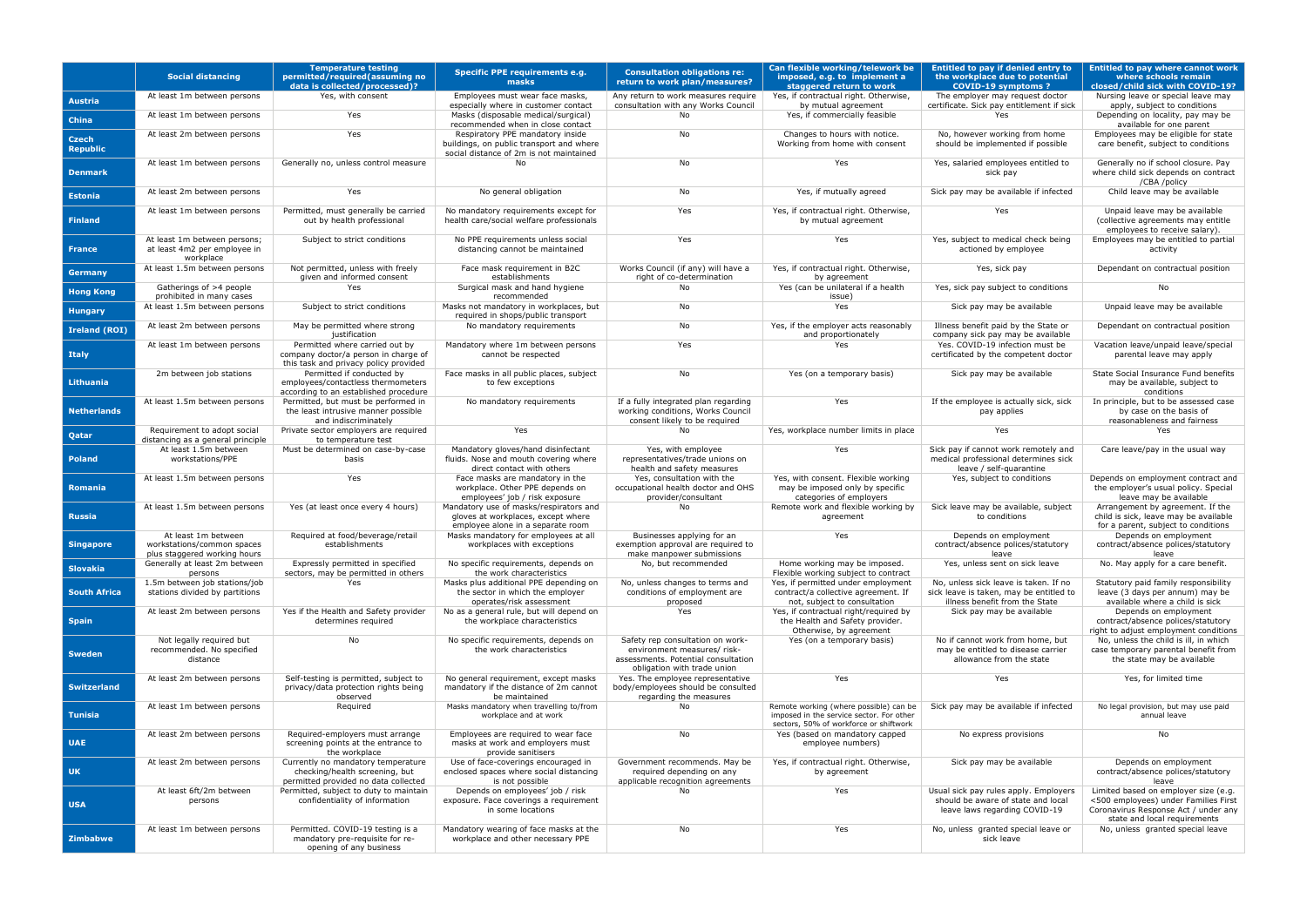Please see further information contained in our latest COVID-19 briefings on our COVID-19 [Hub](https://www.eversheds-sutherland.com/global/en/what/publications/coronavirus.page) and further information contained in our [Employer Guide,](https://eur01.safelinks.protection.outlook.com/?url=https%3A%2F%2Fezine.eversheds-sutherland.com%2Fcovid-19-global-employment-guide%2Fhome%2F&data=02%7C01%7Csanna.soukko%40eversheds.fi%7C92a19f92afee4f7c4bf008d7ec63d8b2%7C8579c28b5f664afb960ee5dec57167a4%7C0%7C0%7C637237786019404910&sdata=v9br2pV3lWNEzH8YUKGZ2dtcA29gIE%2FLTPVFg6m%2Bn2Q%3D&reserved=0) [Global Return to Work Briefing,](https://www.eversheds-sutherland.com/global/en/what/articles/index.page?ArticleID=en/coronavirus/coronavirus-returning-to-work) [Global employment update](https://www.eversheds-sutherland.com/global/en/what/practices/labour-employment-law/global-labour-employment-update.page?) and our [Podcast Series](https://www.eversheds-sutherland.com/global/en/what/articles/index.page?ArticleID=en/coronavirus/avoiding-coronavirus-chaos)

Please contact the following partners if you require advice and assistance:

**Global** 

[Diane Gilhooley](mailto:dianegilhooley@eversheds-sutherland.com)

[Hannah Wilkins](mailto:hannahwilkins@eversheds-sutherland.com)

[Elizabeth Graves](mailto:elizabethgraves@eversheds-sutherland.com)

[Constanze Moorhouse](mailto:constanzemoorhouse@eversheds-sutherland.com)

US

**[Scott McLaughlin](mailto:scottmclaughlin@eversheds-sutherland.com)** 

[Michael Woodson](mailto:michaelwoodson@eversheds-sutherland.com)

[Michael Hepburn](mailto:michaelhepburn@eversheds-sutherland.com)

[Marlene Williams](mailto:marlenewilliams@eversheds-sutherland.com)

Asia

[Jennifer Van Dale](mailto:jennifervandale@eversheds-sutherland.com)

[Jack Cai](mailto:jackcai@eversheds-sutherland.com)

Europe

[Frank Achilles](mailto:frankachilles@eversheds-sutherland.com)

[Deborah Attali](mailto:deborahattali@eversheds-sutherland.com)

[Valentina Pomares](mailto:valentinapomares@eversheds-sutherland.it)

[Wijnand Blom](mailto:wijnandblom@eversheds-sutherland.com)

[Ingrid van Berkel](mailto:IngridVanberkel@eversheds-sutherland.nl)

Middle East

[Geraldine Ahern](mailto:geraldineahern@eversheds-sutherland.com)

The information contained in this document is intended as a guide only. This is a fast-changing topic and, while the information is believed to be correct at the time of publication on 19 May 2020, it is not and should not be taken as a substitute for appropriate legal advice. In particular, information relating to temperature testing and health questioning is subject to guidance being regularly issued and updated by the relevant information authority.

Eversheds Sutherland can take no responsibility for actions taken based on the information contained in this document.